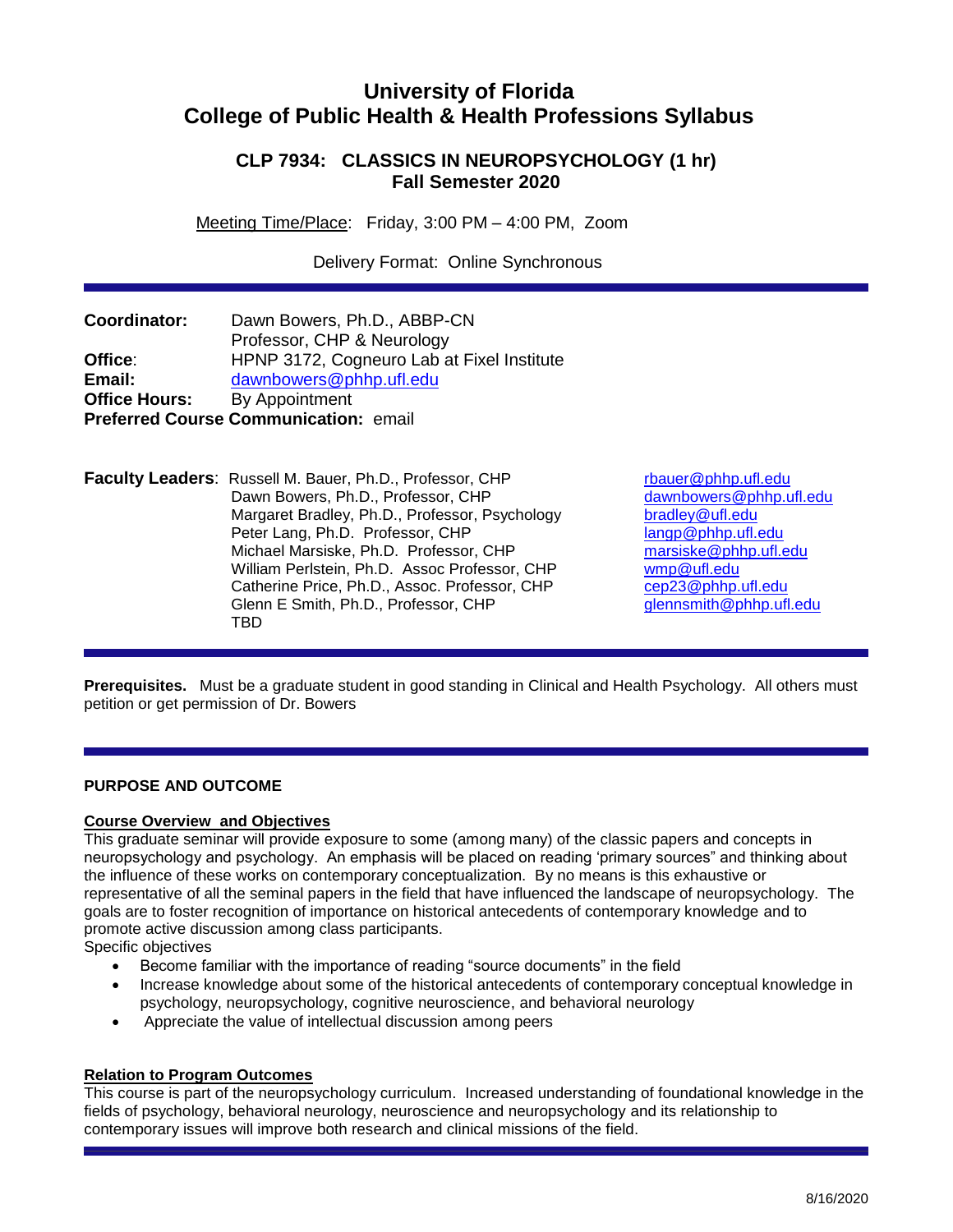### **DESCRIPTION OF COURSE CONTENT**

#### **Course Format**

This course will be conducted in the form of a graduate seminar. This is not a 'lecture' course, and instead involves active discussion among graduate students in the class. Each class will involve a designated faculty leader and a particular topic with selected "classic" readings. Students are expected to read the articles and write a reaction paper, which they will submit the night before class by 9:00 PM. These reaction papers will be shared with the faculty leader. The faculty leader/discussant will serve as guide, but will NOT 'lecture' per se. Instead they will help provide a historical and contemporary context. Additionally, different subsets of students will be assigned to each class. Their role is to construct thought questions in order to facilitate discussion as needed.

Due to ongoing COVID-19 pandemic, the classes will be held via Zoom. The Zoom format can make discussion a tad more challenging, but I am confident that we are up to this task. And, indeed a portion of the grade is based on active participation by everyone during each class. To be clear, the discussion will NOT be recorded or shared. As in all courses, unauthorized recording and unauthorized sharing of recorded materials is prohibited.

#### **Course Materials**

Readings are from articles (see syllabus below) that will be placed in a designated class folder on the class sharedrive (P:\Classics in NP). Make sure you have access to this drive. If not, it is your responsibility to let me know so that you can be given access by the folks in IT.

#### **Required Readings**

Specific references are listed for each class date and these are available as PDF's on the class projects drive, unless otherwise indicated.

#### **Location and Times**

Class will meet Fridays via zoom from **3:00 to 4:00**. There are 2 exceptions, however. Two classes will take place from 2:00 to 3:00 – Nov 6th and Nov 20th. See Syllabus. Following the first class on September 4th, we will have optional socially distanced meet and greet beginning at 4:30 PM at the Fixel Institute of Neurological Diseases. Masks are required for this optional even, which will take place in the lobby and on the veranda.

### **ACADEMIC REQUIREMENTS AND GRADING**

#### **Course Requirements, Evaluation, and Grading**

Enrolled students are expected to attend weekly classes, complete weekly assigned readings and reaction papers **prior to class** and participate in integrative discussions during each class. The exception is class 1. Students will be pre-assigned in groups of 2 to 3 to help co-lead integrative discussions. Each student will co-lead a discussion on 3 separate occasions.

Grades will be based on a weekly reaction paper (there are 11), a final reaction paper, and participation in the class discussion. Grades will be weighted according to the number of points available for each component, as described below. Final grades will be calculated as a percentage of the highest score. Evaluation in the course will be based on the following components

| <b>Reaction Papers</b>     | 70%        |
|----------------------------|------------|
| <b>Class Participation</b> | <b>20%</b> |
| Final Paper                | 10%        |
| <b>TOTAL</b>               | 100%       |

1. **Reaction Papers.** For each class, you are required to write a reaction paper based on the readings assigned that week. The body of the paper will be your intellectual reaction to the content of the articles that you have read. There is no right/wrong with this exercise. It could include for example, your views on whether you think important, points of disagreement, what was confusing, etc. This should be your reaction and not that of others. There are a total of 10 reaction papers for the class. All are required and maximum credit for each is 7 points (i.e.,  $10 \times 7 = 70$  points)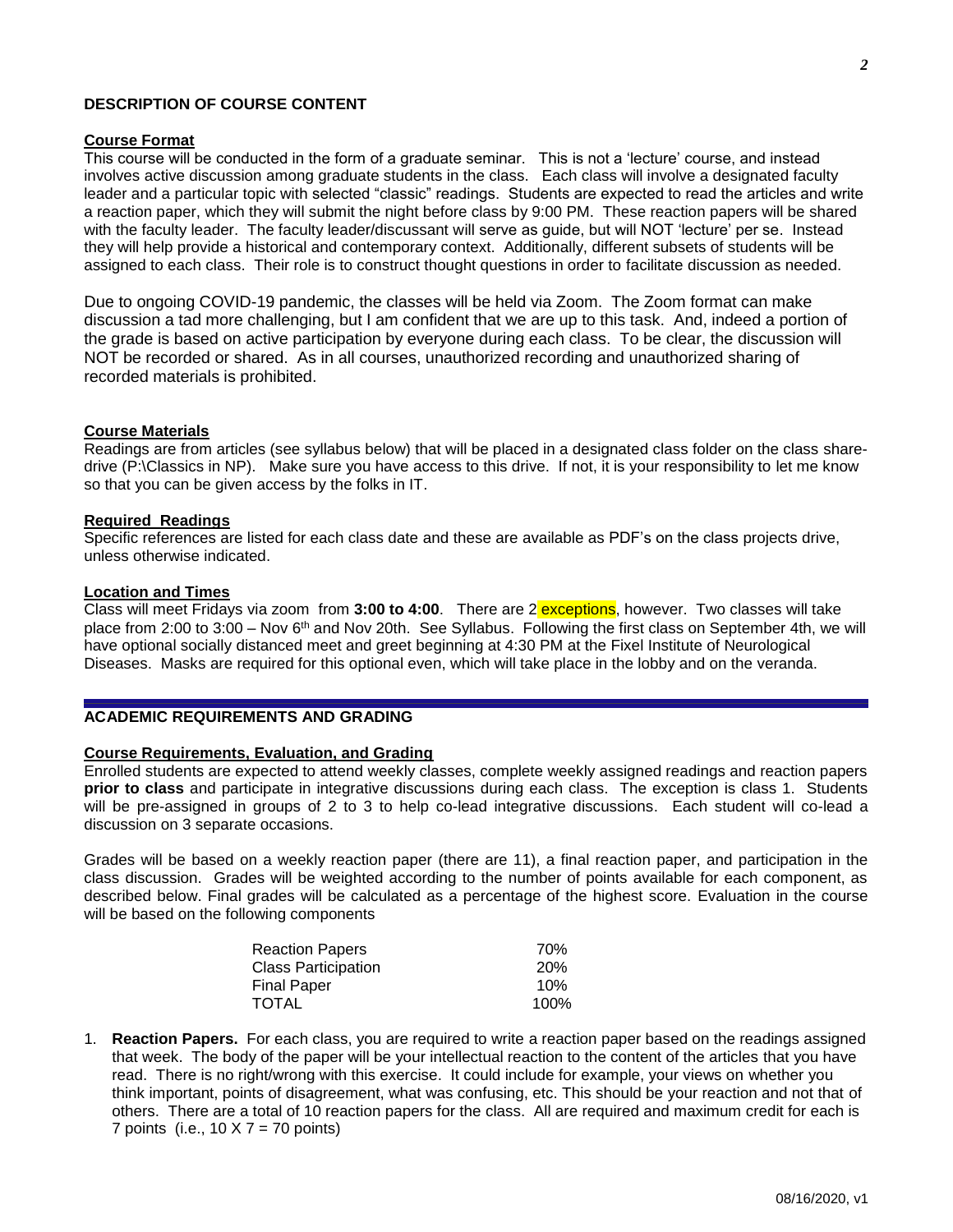• The reaction paper should range in length from 1-2 pages max, single spaced, with double spaces between each paragraph. The header should include Date, Topic and your name. *All reaction papers*  are due Thursday by 9:00 PM, the night before class. They are to be emailed to Dr. Bowers at [dawnbowers@phhp.ufl.edu.](mailto:dawnbowers@phhp.ufl.edu) In subject line of the email, put "Classics".

 **Naming Convention for digital file-reaction paper**: The name of the digital file that you email to Dr. Bowers include: **Your last name** & **last name of faculty.** So, for week 2, this would be Your name-Bauer. Week 3 would be Your name-Smith, etc. This lets me know that it's your rx paper written for class that faculty X is leading

- **Each paper is assigned 7 points**. Make sure you proofread for spelling, grammar, etc. There is no makeup. If you miss the Thursday 9 PM deadline, you get no points. Why? A copy of the reaction papers is shared with the Friday faculty leader, who needs time to read and review prior to class.
	- NOTE: The reactions papers will be read by the Faculty Guide and by the Course instructor. We will not be providing point by point feedback. Why? These reaction papers are truly for you and your own personal conceptual development. If we have concerns, we will let you know. It is important that you demonstrate in some way that you grasp the conceptual aspect of the readings, but this can be done in various ways.
- 2. **Final Exam Reaction Paper** will comprise up to **10% of your grade**. It will be a second level reaction paper, in which you are to consider all the topics covered in this class and identify 1 or perhaps 2 that you found most intellectually interesting and relevant to your interests at this point in time. You will justify and explain why. This 'reaction paper' should be single space typed, with double spacing between each paragraph. It should range in length from 2 -4 pages MAX. Remember that more is not necessarily better. You can incorporate some recent literature (no more than 3 references) to justify points you want to make, but truly this is not a review paper, and should focus moreso on your thinking of issues and concepts. If you do cite literature (and again not required), include references using APA style.
- 3. **Class Participation** involves 2 components and will comprise 20% of the grade**. First,** students are assigned to *co-lead* integrative discussions. An individual student will co-lead class on 3 different occasions, with different pairings of co-leaders over the course of the classes. What does this entail? The goal of the co-leaders is to help foster discussion. With that in mind, you could identify key points or questions from the readings that you think important as an aide to facilitate discussion. The role of the Faculty guide is to provide an historical context and help moderate the discussion. The faculty will not be lecturing. **Second**, students who are not assigned co-leaders are expected to be active participants in the day's discussion. So everyone speak up and contribute. It might be harder with Zoom format, but we can do it!.

### **Grading**

Scores will be rounded to the nearest percent (rounded up or down, whichever is closest) for grade determination in accordance with the grading table below:

| % of            | 93%- | 90%- | ९7%- | 83%- | 80%- | $77% -$ | 73%- | 70%- | 67% | 63% | $60% -$ | <b>Below</b> |
|-----------------|------|------|------|------|------|---------|------|------|-----|-----|---------|--------------|
| * points earned | 100% | 92%  | 89%  | 86%  | 82%  | 79%     | 76%  | 72%  | 69% | 66% | 62%     | 60%          |
| Letter Grade    |      |      | В+   |      | ╮.   |         |      |      | ≁ر  |     |         |              |

Below is table linking letter grades to grade points. Please be aware that a C- is not an acceptable grade for graduate students. The expectation is that the grade for all 'neuropsychology' courses is at least B- or above. The GPA for graduate students must be 3.0 in all 5000 level courses and above to graduate.

| $\blacksquare$<br>Grade<br>∟etter ′ |                    |                                    | .<br>ים        |    | n-<br>-              |                |                |                                   | ⊬ل             |              | .    | $\frac{1}{2} \left( \frac{1}{2} \right) \left( \frac{1}{2} \right) \left( \frac{1}{2} \right) \left( \frac{1}{2} \right) \left( \frac{1}{2} \right) \left( \frac{1}{2} \right) \left( \frac{1}{2} \right) \left( \frac{1}{2} \right) \left( \frac{1}{2} \right) \left( \frac{1}{2} \right) \left( \frac{1}{2} \right) \left( \frac{1}{2} \right) \left( \frac{1}{2} \right) \left( \frac{1}{2} \right) \left( \frac{1}{2} \right) \left( \frac{1}{2} \right) \left( \frac$<br>. . | <b>WF</b><br><b>v v 1</b> |     | NG  | . .<br>٦.<br>. . |
|-------------------------------------|--------------------|------------------------------------|----------------|----|----------------------|----------------|----------------|-----------------------------------|----------------|--------------|------|-----------------------------------------------------------------------------------------------------------------------------------------------------------------------------------------------------------------------------------------------------------------------------------------------------------------------------------------------------------------------------------------------------------------------------------------------------------------------------------|---------------------------|-----|-----|------------------|
| -<br>Points<br>Grade                | $\mathbf{u}$<br>،v | $\sim$<br><b>.</b><br>3.b <i>i</i> | $\sim$<br>ບ.ບບ | いい | $\sim$<br>™ L<br>--- | $\sim$<br>ںں.ے | Ί.<br><u>.</u> | $\sim$<br>n.<br>$\cdot$ . $\cdot$ | $\sim$<br>. טש | $\sim$<br>.v | J.67 | $\overline{\phantom{a}}$<br>O.C                                                                                                                                                                                                                                                                                                                                                                                                                                                   | U.U                       | v.J | v.v | 0.0              |

For greater detail on the meaning of letter grades and university policies related to them, see the Registrar's Grade Policy regulations at<http://www.registrar.ufl.edu/catalog/policies/regulationgrades.html>

### **Policy Related to Class Attendance**

Attendance and class participation is required. Students needing to miss class for personal (i.e., illness, death, etc.) or professional reasons should consult with Dr. Bowers **prior to the date** on which they will be unable to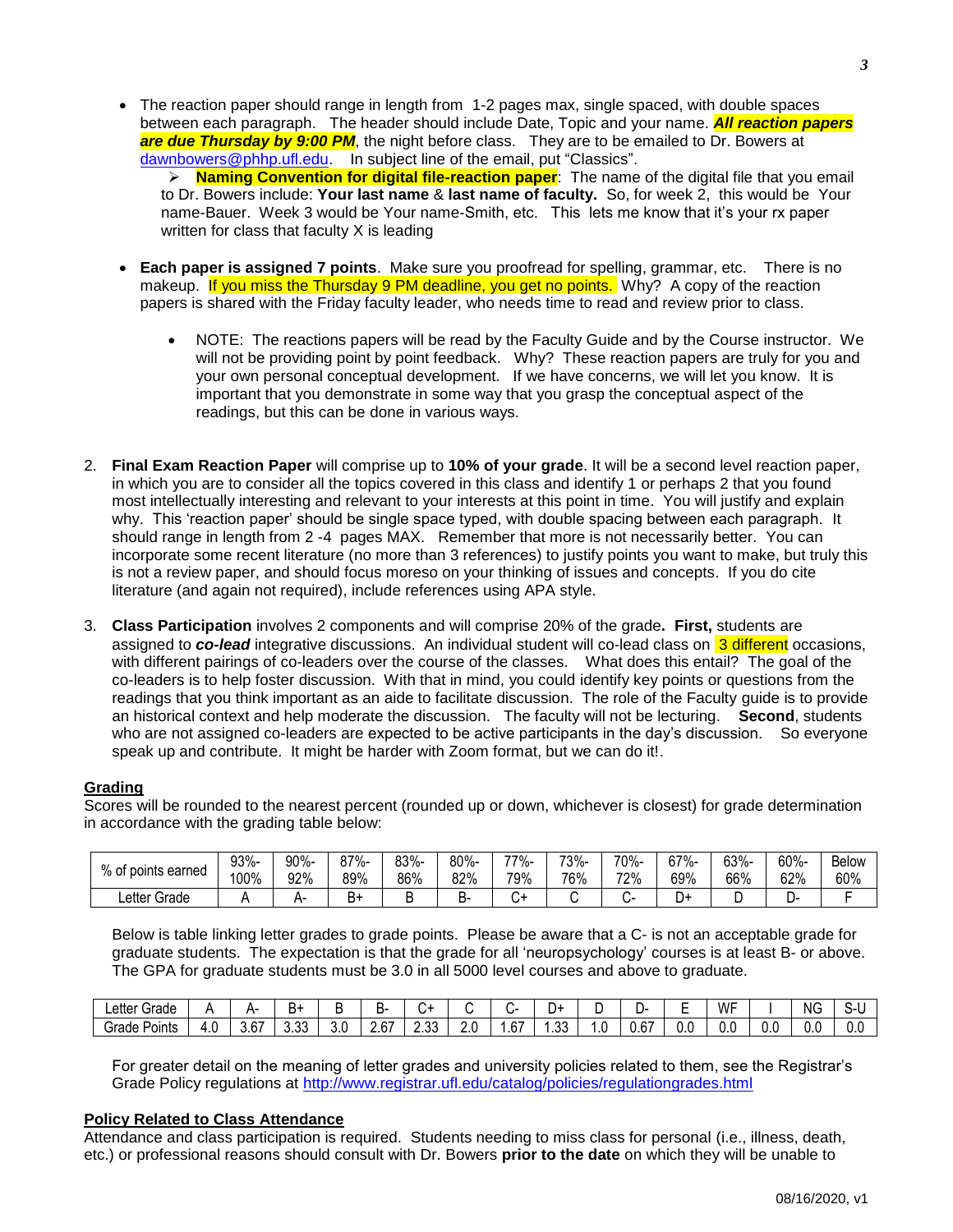attend. This is a graduate seminar and missing class for social events is unacceptable. Students will still be required to complete the weekly assignment by the deadline.

### **Policy Related to Make-up Papers**

Students are expected to complete assigned readings and reaction papers by Thursday 9;00 PM. Students are expected to attend every class. Personal issues with respect to class attendance or fulfillment of course requirements will be handled on an individual basis. Students must make *prior* arrangements with Dr. Bowers if they must miss any class, with the understanding that there will be loss of points for failure to attend. Reaction papers will still be required by the deadline, except for an emergency situation (i.e., death in family, serious illness, etc.) If a student misses the Thursday PM deadline, but gets the paper in by 8:00 AM on Friday, the maximum number of points that can be received is 3.0.

*.*

Excused absences must be consistent with university policies in the Graduate Catalog [\(http://gradcatalog.ufl.edu/content.php?catoid=10&navoid=2020#attendance\)](http://gradcatalog.ufl.edu/content.php?catoid=10&navoid=2020#attendance) and require appropriate documentation. Additional information can be found here: <https://catalog.ufl.edu/ugrad/current/regulations/info/attendance.aspx>

### **Policy Related to Guests Attending Class:**

Only registered students are permitted to attend class. However, we recognize that students who are caretakers may face occasional unexpected challenges creating attendance barriers. Therefore, by exception, a department chair or his or her designee (e.g., instructors) may grant a student permission to bring a guest(s) for a total of two class sessions per semester. This is two sessions total across all courses. No further extensions will be granted. Please note that guests are **not** permitted to attend either cadaver or wet labs. Students are responsible for course material regardless of attendance. For additional information, please review the Classroom Guests of Students policy in its entirety. Link to full policy:

<http://facstaff.phhp.ufl.edu/services/resourceguide/getstarted.htm>

### **STUDENT EXPECTATIONS, ROLES, AND OPPORTUNITIES FOR INPUT**

#### **Expectations Regarding Course Behavior**

By definition, this graduate seminar relies on active intellectual engagement and discussion among all students enrolled in this class. By nature, intellectual disagreements are valued, welcomed, and encouraged, but must be courteous and respectful. **All electronic devices (cell phone, computer, ipads, etc.) should be turned off** and not consulted during the one hour of class time. The only exception involves putting the cell phone on silent vibration for emergency purposes.

#### **Academic Integrity**

Students are expected to act in accordance with the University of Florida policy on academic integrity. As a student at the University of Florida, you have committed yourself to uphold the Honor Code, which includes the following pledge:

#### "We, the members of the University of Florida community, pledge to hold ourselves and our peers to the **highest standards of honesty and integrity**."

You are expected to exhibit behavior consistent with this commitment to the UF academic community, and on all work submitted for credit at the University of Florida, the following pledge is either required or implied:

#### **"On my honor, I have neither given nor received unauthorized aid in doing this assignment."**

It is your individual responsibility to know and comply with all university policies and procedures regarding academic integrity and the Student Honor Code. Violations of the Honor Code at the University of Florida will not be tolerated. Violations will be reported to the Dean of Students Office for consideration of disciplinary action. For additional information regarding Academic Integrity, please see Student Conduct and Honor Code or the Graduate Student Website for additional details:

<https://www.dso.ufl.edu/sccr/process/student-conduct-honor-code/> <http://gradschool.ufl.edu/students/introduction.html>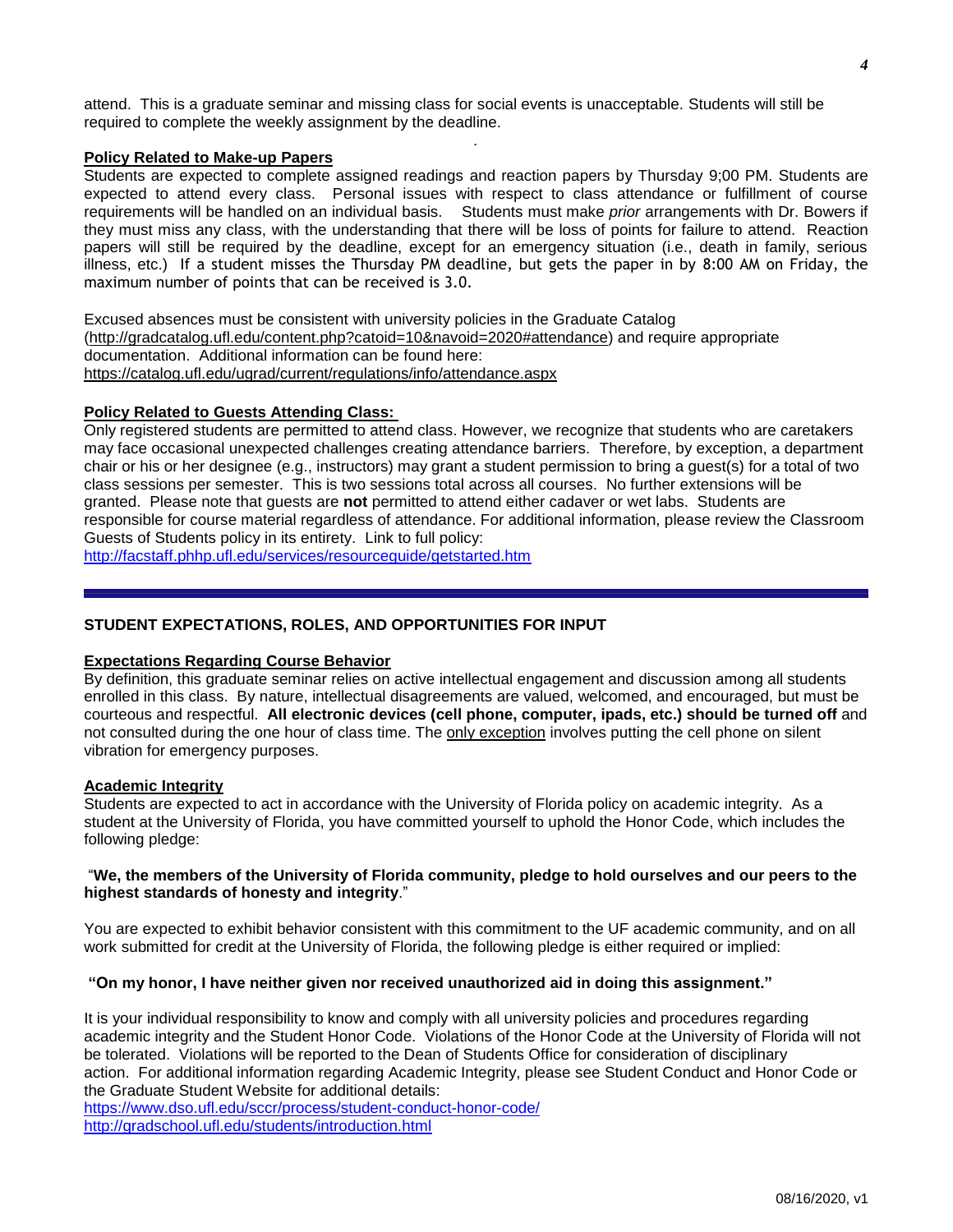Please remember cheating, lying, misrepresentation, or plagiarism in any form is unacceptable and inexcusable behavior.

### **Online Faculty Course Evaluation Process**

Students are expected to provide professional and respectful feedback on the quality of instruction in this course by completing course evaluations online via GatorEvals. Guidance on how to give feedback in a professional and respectful manner is available at [https://gatorevals.aa.ufl.edu/students/.](https://gatorevals.aa.ufl.edu/students/) Students will be notified when the evaluation period opens, and can complete evaluations through the email they receive from GatorEvals, in their Canvas course menu under GatorEvals, or via [https://ufl.bluera.com/ufl/.](https://urldefense.proofpoint.com/v2/url?u=https-3A__ufl.bluera.com_ufl_&d=DwMFAg&c=sJ6xIWYx-zLMB3EPkvcnVg&r=y2HjEMjRMHJhfdvLrqJZlYczRsfp5e4TfQjHuc5rVHg&m=WXko6OK_Ha6T00ZVAsEaSh99qRXHOgMNFRywCoehRho&s=itVU46DDJjnIg4CW6efJOOLgPjdzsPvCghyfzJoFONs&e=) Summaries of course evaluation results are available to students at [https://gatorevals.aa.ufl.edu/public-results/.](https://gatorevals.aa.ufl.edu/public-results/)

### **SUPPORT SERVICES**

### **Accommodations for Students with Disabilities**

If you require classroom accommodation because of a disability, it is strongly recommended you register with the Dean of Students Office [http://www.dso.ufl.edu](http://www.dso.ufl.edu/) within the first week of class or as soon as you believe you might be eligible for accommodations. The Dean of Students Office will provide documentation of accommodations to you, which you must then give to me as the instructor of the course to receive accommodations. Please do this as soon as possible after you receive the letter. Students with disabilities should follow this procedure as early as possible in the semester. The College is committed to providing reasonable accommodations to assist students in their coursework.

### **Counseling and Student Health**

Students sometimes experience stress from academic expectations and/or personal and interpersonal issues that may interfere with their academic performance. If you find yourself facing issues that have the potential to or are already negatively affecting your coursework, you are encouraged to talk with an instructor and/or seek help through University resources available to you.

- The Counseling and Wellness Center 352-392-1575 offers a variety of support services such as psychological assessment and intervention and assistance for math and test anxiety. Visit their web site for more information: [http://www.counseling.ufl.edu.](http://www.counseling.ufl.edu/) On line and in person assistance is available.
- You Matter We Care website: [http://www.umatter.ufl.edu/.](http://www.umatter.ufl.edu/) If you are feeling overwhelmed or stressed, you can reach out for help through the You Matter We Care website, which is staffed by Dean of Students and Counseling Center personnel.
- The Student Health Care Center at Shands is a satellite clinic of the main Student Health Care Center located on Fletcher Drive on campus. Student Health at Shands offers a variety of clinical services. The clinic is located on the second floor of the Dental Tower in the Health Science Center. For more information, contact the clinic at 392-0627 or check out the web site at: <https://shcc.ufl.edu/>
- Crisis intervention is always available 24/7 from: Alachua County Crisis Center: (352) 264-6789 <http://www.alachuacounty.us/DEPTS/CSS/CRISISCENTER/Pages/CrisisCenter.aspx>

Do not wait until you reach a crisis to come in and talk with us. We have helped many students through stressful situations impacting their academic performance. You are not alone so do not be afraid to ask for assistance.

### **Inclusive Learning Environment**

Public health and health professions are based on the belief in human dignity and on respect for the individual. As we share our personal beliefs inside or outside of the classroom, it is always with the understanding that we value and respect diversity of background, experience, and opinion, where every individual feels valued. We believe in, and promote, openness and tolerance of differences in ethnicity and culture, and we respect differing personal, spiritual, religious and political values. We further believe that celebrating such diversity enriches the quality of the educational experiences we provide our students and enhances our own personal and professional relationships. We embrace The University of Florida's Non-Discrimination Policy, which reads, "The University shall actively promote equal opportunity policies and practices conforming to laws against discrimination. The University is committed to non-discrimination with respect to race, creed, color, religion, age, disability, sex, sexual orientation,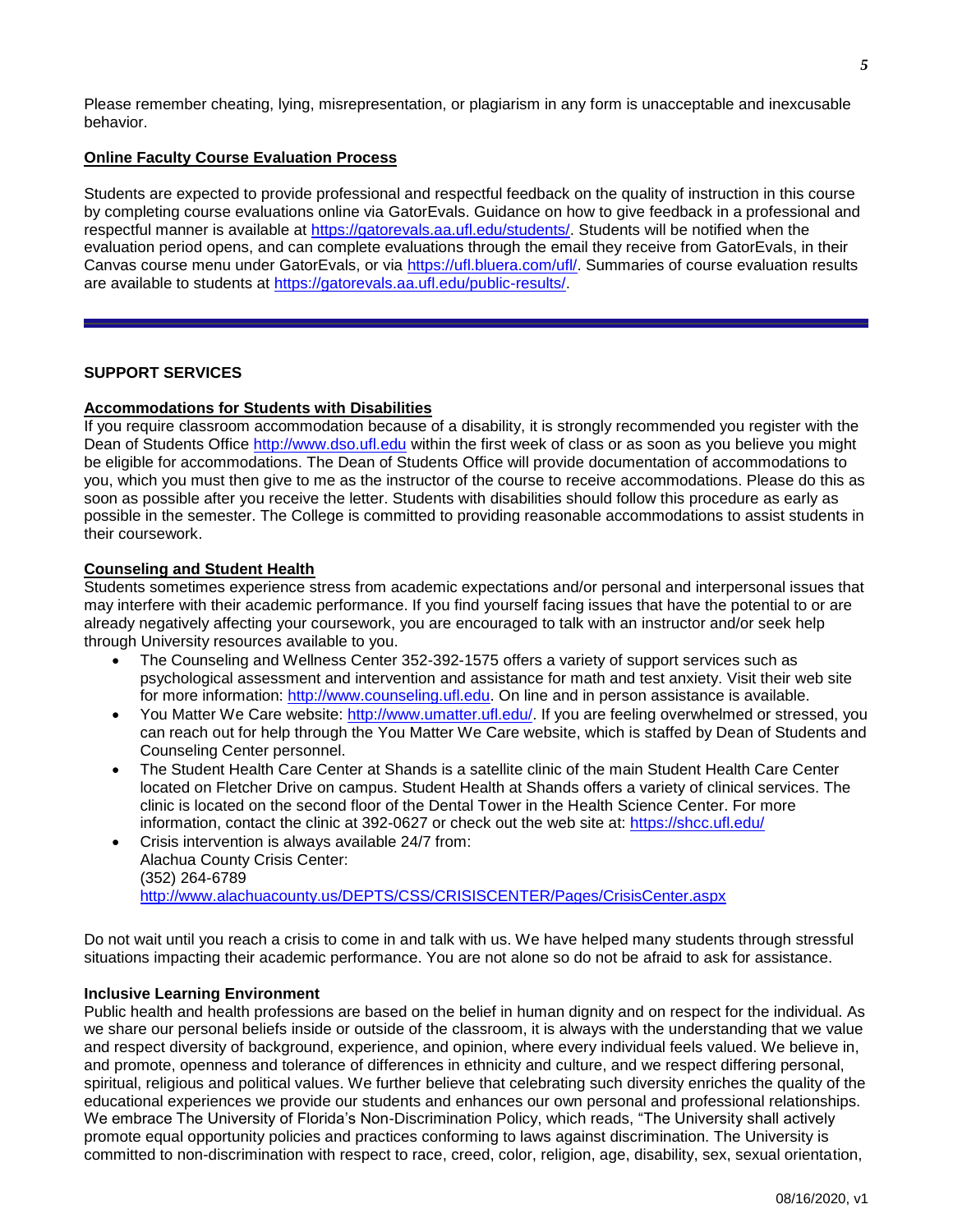gender identity and expression, marital status, national origin, political opinions or affiliations, genetic information and veteran status as protected under the Vietnam Era Veterans' Readjustment Assistance Act." If you have questions or concerns about your rights and responsibilities for inclusive learning environment, please see your instructor or refer to the Office of Multicultural & Diversity Affairs website: [www.multicultural.ufl.edu](http://www.multicultural.ufl.edu/)

.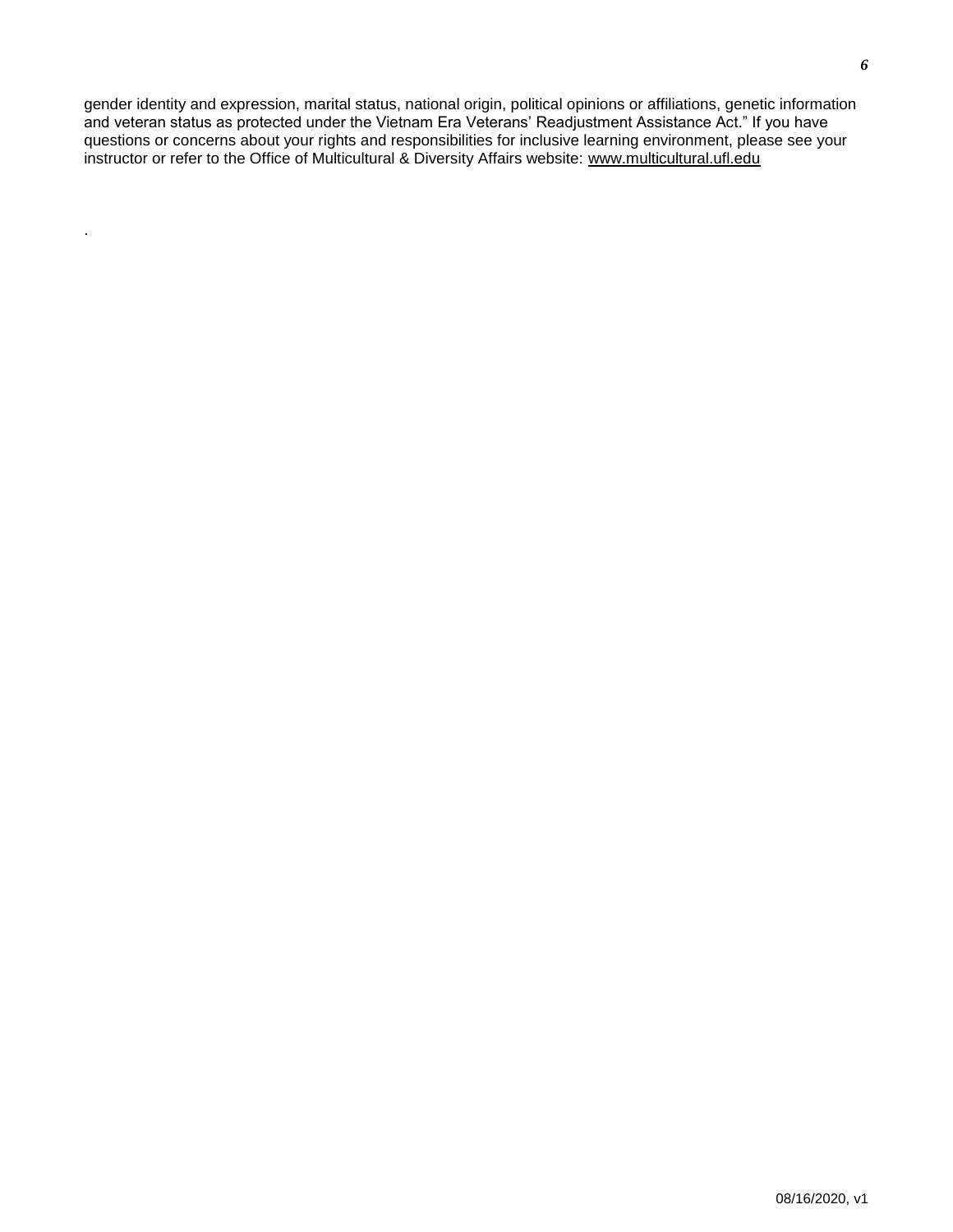### **Class Syllabus**

### **Classics in Neuropsychology/Psychology**

#### **Sept 4 Dawn Bowers, Ph.D.**

Introduction to Course and Requirements Terminology and Misnomers: Clinical NP vs Experimental NP vs Cognitive Neuropsychology vs Cognitive Neuroscience History at UF

#### **Sept 11 HM and Memory**

#### *Readings:*

• Scoville, W., & Milner, B. (1957). Loss of recent memory after bilateral hippocampal lesions, *J. Neurol. Neurosurg, & Psychiatry*, 20, 11-21.

**------------------------------------------------------------------------------------------------------------------------------**

• Squire, L., & Zola-Morgan, S. (1991). The medial temporal lobe memory system. Science, 253, #5026, 1380-86.

------------------------------------------------------------------------------------------------------------------

Squire, L. (2009). The legacy of patient HM for neuroscience. *Neuron*, 61(1), 6-9.

**Faculty leader:** Russell M. Bauer, Ph.D.

**Student leaders:** Perez Lao, Bove

#### **Sept. 18 Multiple Memory Systems**

#### *Readings:*

- Mishkin, M. , Malamut, B., Bachevalier, J. (1984). Memories and habits: two neural systems. In: *Neurobiology of Learning and Memory,*  (Lynch G, McGaugh JL, Weinberger NM, (eds), pp 65–77. New York: Guilford.
- Squire, L. (2009). Declarative and nondeclarative memory: Multiple brain systems supporting learning and memory. *J. of Cognitive Neuroscience*, 4, 233-243.
- Squire, L. (2011). Memory systems of the brain: A brief history and current perspective. *Neurobiology of Learning & Memory*, 82, 171-177.

**Faculty leader:** Glenn E. Smith, Ph.D.

**Student leaders;** Defelice, Fialo

---------------------------------------------------------------------------------------------------------------------------------

#### **Sept 25 Working Memory**

#### *Readings:*

- Baddeley, A. & Hitch, G. (1974). Working memory. In G.H. Bower (Ed.), *The Psychology of Learning and Motivation: Advances in Research and Theory*, p 47-86, Academic Press: NY.
- Fuster, J., & Alexander, G. (1971). Neuron activity related to short term memory. *Science,* 173, 652-654.
- Kojima, S., & Goldman-Rakic (1982). Delay related activity of prefrontal neurons in rhesus monkeys performing delayed response, *Brain Research*, 248, 43-49.









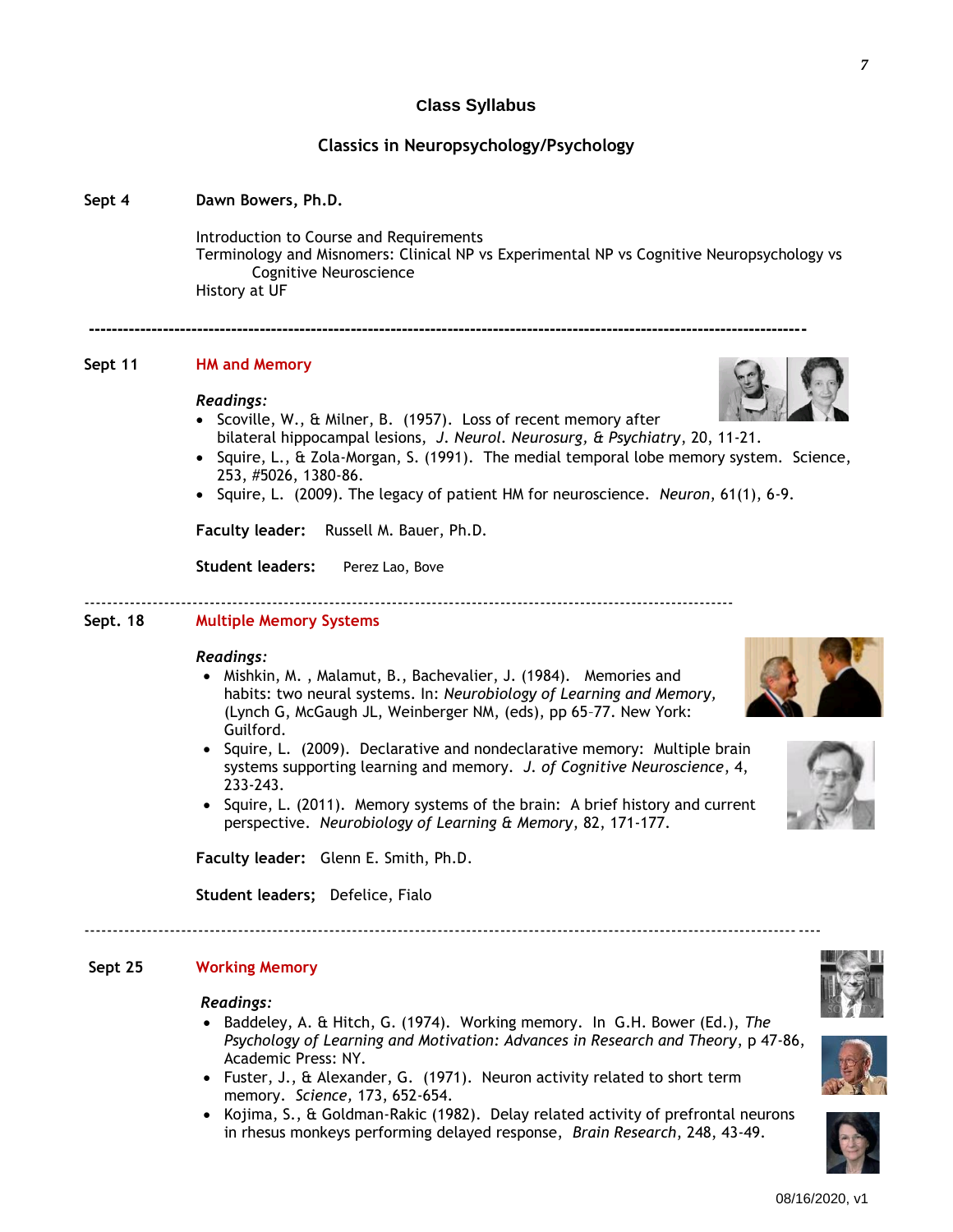- Goldman-Rakic, P. (1997). Space and time in the mental universe. *Nature,* 386, 559-560.
- Cohen, J., Perlstein, WM., Braver, T., et al. (1997). Temporal dynamics of brain activation during a working memory task. *Nature,* 386, 604-608.

### *Not for class, but this is an excellent review article*

Baddeley, A. (1996). The fractionation of working memory. *Proc. Nat. Acad. Sciences*, 93, 13468-13472.

-----------------------------------------------------------------------------------------------------------------------------------------

**GATOR GROWL** 

-----------------------------------------------------------------------------------------------------------------------------------------

**Faculty Leader:** William Perlstein, Ph.D

**Student leaders:** Gertler, Ying

**Oct. 2** UF Homecoming?? - No Class

**Oct. 9 Disconnection Syndromes**

#### *Readings:*

 Geschwind, N. (1965) Disconnection syndromes in man, Part II. 88: 37-274 and 585-644.

----------------------------------------------------------------------------------------------------------------------------------------

 Bauer, RM (1982). Visual hypoemotionality as a symptom of visuallimbic disconnection in man. *Arch Neurology*, 39 (11), 702-708.

**Faculty Leader: Russell Bauer, Ph.D.**

**Student leaders:** O'Neal, Ho

**Oct 16 Two Visual System**

#### *Readings*:

- Schneider, G. (1969). Two visual systems. *Science*, 163, 895-902.
- Mishkin, M., Ungerleider, L., & Macko, K. (1983). Object vision and spatial vision: two cortical pathways. *Trends in Neuroscience*. October. 414-417

**----------------------------------------------------------------------------------------------------------------------------**

 Goodale, M.A., Milner A.D. (1992). Separate visual pathways for perception and action. *Trends Neuroscience*. 15, 20-25.

**Faculty Leader:** Dawn Bowers, Ph.D., ABPP/CN

**Student leaders;** Perez-Lao, Fialo

**Oct. 23 Baltes-Horn Debate: Inevitability of cognitive decline?**

#### *Readings:*

- Baltes, P. B., & Schaie, K. W. (1974). Aging and IQ: Myth of twilight years. *Psychology Today, 7*(10), 35.
- Horn, J. L., & Donaldson, G. (1976). On the myth of intellectual decline in adulthood. *American Psychologist, 31*(10), 701.



08/16/20









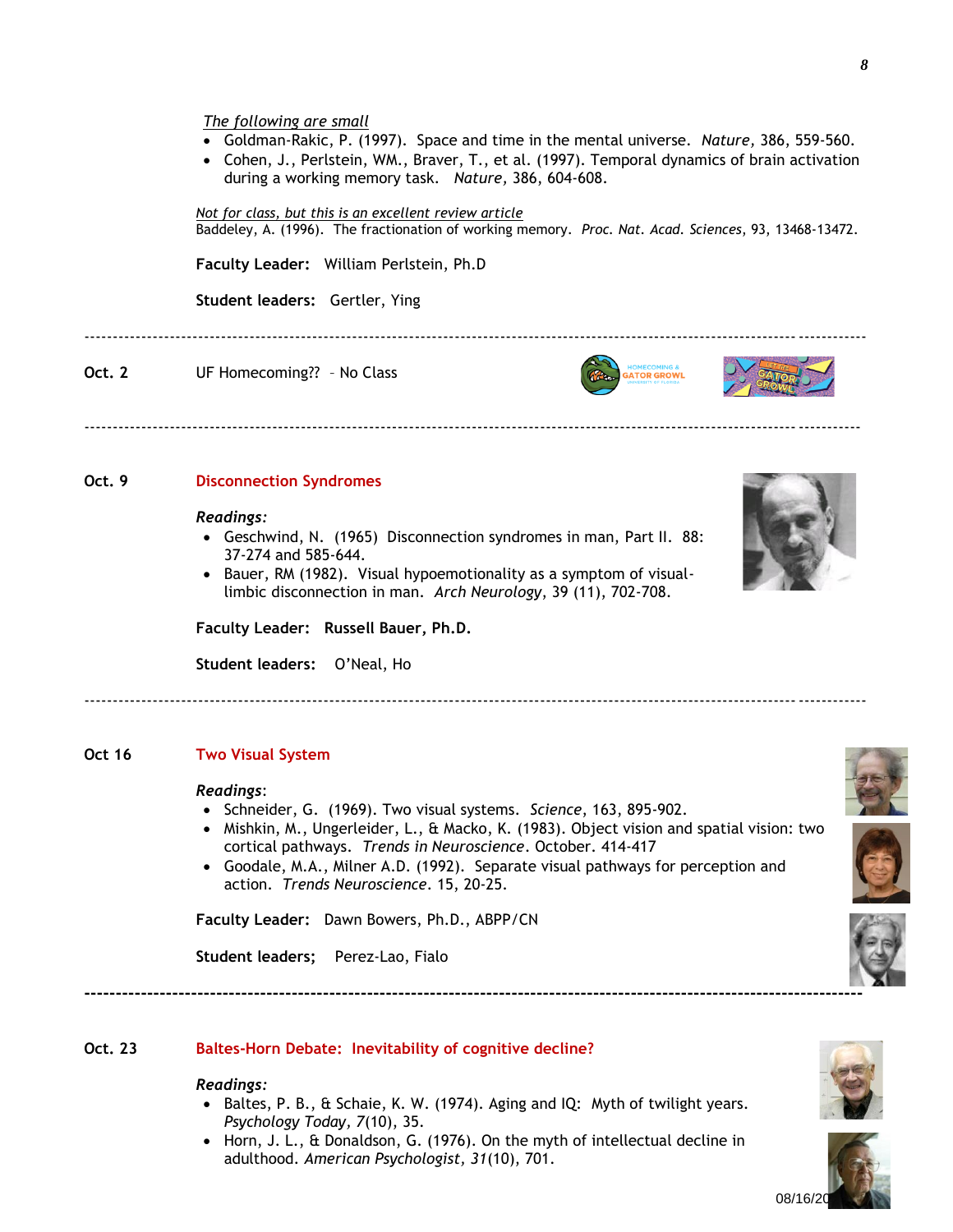- Baltes, P. B., & Schaie, K. W. (1976). On the plasticity of intelligence in adulthood and old age: Where Horn and Donaldson Fail. *American Psychologist, 31*(10), 720-725. Horn, J. L., & Donaldson, G. (1977). Faith is not enough: A response to the
- Baltes-Schaie claim that intelligence does not wane. *American Psychologist, 32*(5), 369-373. Schaie, K. W., & Baltes, P. B. (1977). Some faith helps to see the forest: A final
- comment on the Horn and Donaldson myth of the Baltes-Schaie position on adult intelligence. *American Psychologist, 32*(12), 1118-1120.

**Faculty Leader:** Michael Marsiske, Ph.D

**Student leaders;** Defelice, Ho

**-------------------------------------------------------------------------------------------------------------------------------------**

## **Oct. 30 Brain Reserve and Threshold**

### *Readings:*

• Satz, P. (1993). Brain reserve capacity on symptom onset after brain injury: A formulation and review of evidence for threshold theory. *Neuropsychology*, 7, 273-295.

**Faculty Leader:** Catherine Price, Ph.D., ABPP/CN

**Student leaders;** Gertler, Ying

**Nov. 6 Learning and neuroplasticity** (*today's class meets from 2:00-3:00)*

## *Readings:*

 Hebb, D. (1949). The Organization of Behavior – A Neuropsychological Theory, Introduction, pg xi - xix

-----------------------------------------------------------------------------------------------------------------------------------------

- Hebb,D. Cell Assembly, Chapter 4, Mechanisms of Learning & Develop
- Brown & Miller (2003). Legacy of Donald Hebb

**Faculty Leader:** Margaret Bradley, Ph.D.

**Student leaders;** Bove, O'Neal

**Nov 13 No Class - Fall Symposium**

**Nov 20 Emotion** *( today's class meets from 2:00-3:00*

### *Readings:*

 James, W. (1894). The physical basis of emotion, *Mind*, 9, 188-205. (*republished in Psychological Review, 1994, 101(2), pg 205-210)*

**--------------------------------------------------------------------------------------------------------------------------------------**

 Lang, P.J. (1994). The varieties of emotional experience: A meditation on James-Lange theory. Psychological Review, 101, 211-221.

**---------------------------------------------------------------------------------------------------------------------------------------**

• Damasio, A. (2004). William James and the modern neurobiology of emotion. In D. Evans & P. Cruse (Eds) Emotion, Evolution, and Rationality Chapter 1, ppg 3-14. Oxford University Press, NY

**Faculty Leader:** Peter J. Lang, Ph.D.

**Student leaders;** Perez-Lao, Defelice, Gertler, O'Neal

*9*